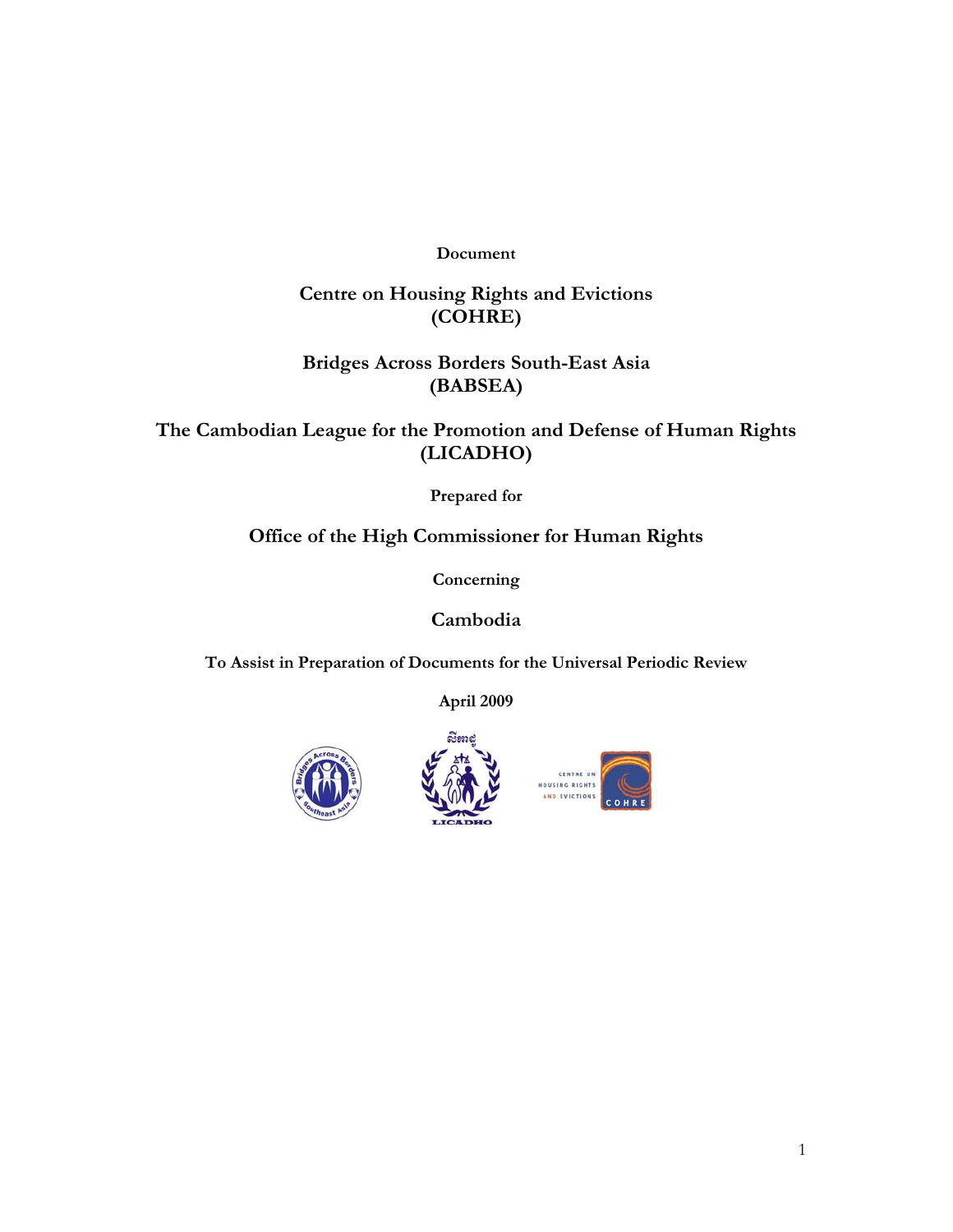# **Contents**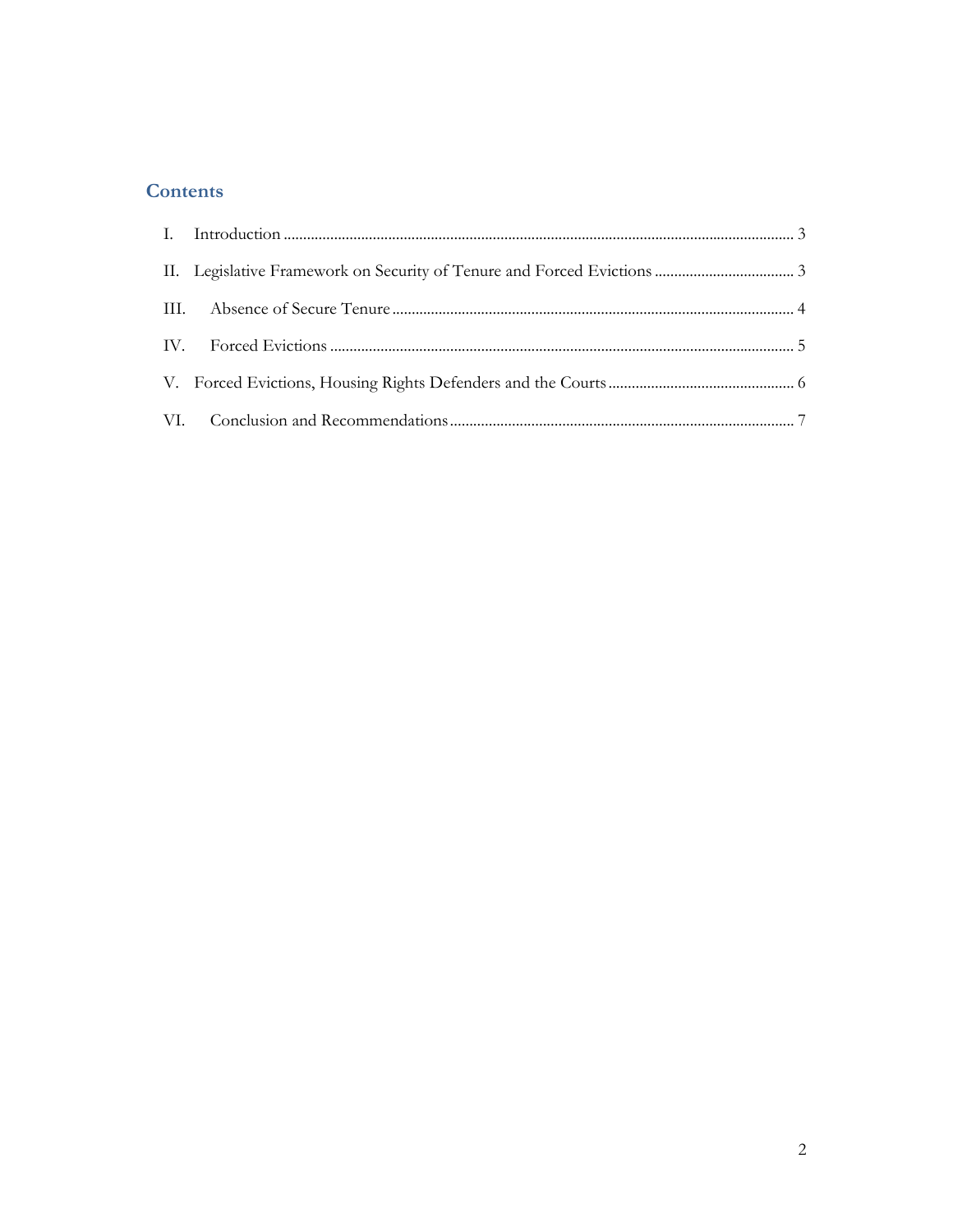#### **I. INTRODUCTION**

United Nations General Assembly resolutions leading to system-wide human rights institutional reform have brought about major opportunities for the implementation of human rights in all UN Member States. One of the most important of these developments is the institution of the Universal Periodic Review (UPR) mechanism. On 18 June 2007, the 5th Human Rights Council adopted unanimously a text on setting out the modalities of the Universal Periodic Review, taking Office of the High Commissioner for Human Rights (OHCHR) with the preparation for Council two 10-page texts on each country coming under UPR assessment. The first of these documents is to summarize material included in the reports of treaty bodies and special procedures regarding the country concerned. The second document summarizes "additional credible and reliable information" coming to the attention of the OHCHR.

The endorsing organisations herewith offer the present submission with the aims of (i) assisting the work of the OHCHR in providing the Human Rights Council with high quality reporting in these areas; as well as (ii) facilitating civil society input into this important procedure. It is our hope that the material provided herein can provide a sound basis for engagement with the authorities of the country at issue.

The present submission concerns implementation of the right to adequate housing in Cambodia. It focuses on:

- Legislative Framework on Security of Tenure and Forced Evictions;
- Absence of Secure Tenure;
- Forced Evictions; and
- Forced Evictions, Housing Rights Defenders and the Courts.

It makes recommendations as to policy reforms in these areas.

The submission is endorsed by the following organisations: Bridges Across Borders South East Asia (BABSEA); Centre on Housing Rights and Evictions (COHRE); ; [insert other organisations].

The submission is based on the parallel report to the Committee on Economic, Social and Cultural Rights (CESCR) produced by land and housing rights organisations in Cambodia. Although it relates most directly to the right to adequate housing under Article 11(1) of the International Covenant on Economic, Social and Cultural Rights (ICESCR), the issues set out below also relate to rights under other human rights treaties ratified by the Kingdom of Cambodia, including the International Covenant on Civil and Political Rights (ICCPR), and the treaties on women's, children's and indigenous people's rights. The full land and housing parallel report is annexed to this document (Annex I).

#### **II. LEGISLATIVE FRAMEWORK ON SECURITY OF TENURE AND FORCED EVICTIONS**

Article 31 of the Constitution of the Kingdom of Cambodia (1993) incorporates into Cambodian domestic law rights under human rights treaties, including the right to adequate housing. Article 44 of the Constitution and Article 5 of the Land Law (2001) provide legislative protections against the arbitrary expropriation of property, which can only occur in the public interest with prior provision of fair and just compensation. In recognition of the absence of widespread land registration and titling in Cambodia, the Land Law recognises possession rights for possession commencing before 2001, which can be converted into full ownership rights through the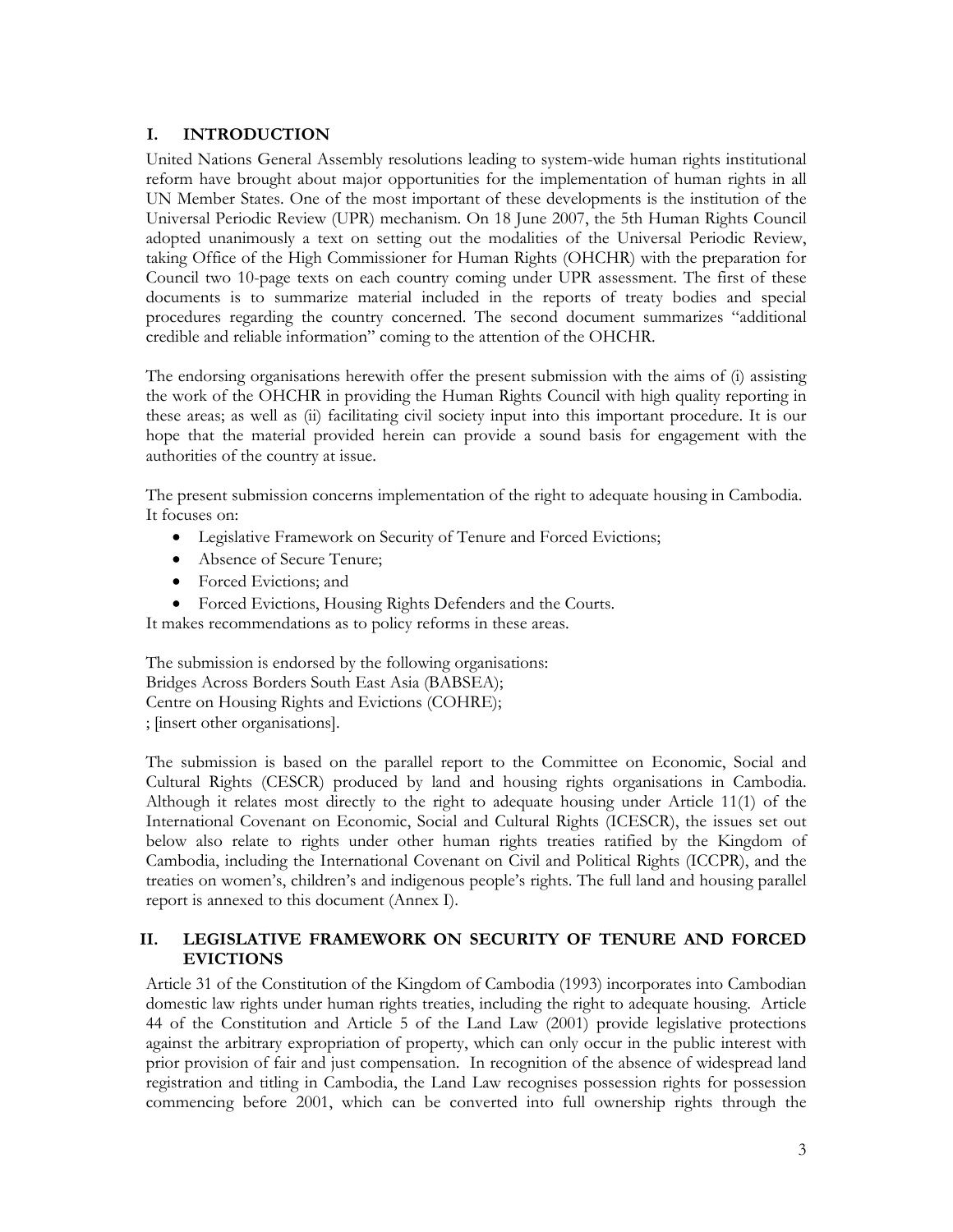issuance of title.<sup>1</sup> The Land Law also recognises collective ownership rights of indigenous communities over their land, including all of the rights and protections of ownership enjoyed by private owners.<sup>2</sup>

These legislative provisions provide a basis for the guarantee of secure tenure for legal possessors and owners as required by the ICESCR. However there is a notable absence of legal guarantees for secure tenure for renters, informal settlements and other groups.

The Government claims in its State Party Report to CESCR<sup>3</sup> that "[a]ll people in Cambodia are well protected by law" with respect to forced evictions.<sup>4</sup> However, in contradiction to this claim, comprehensive laws and regulations setting out the rules and procedures to govern land expropriation and evictions, the definition of 'public interest,' the valuation and payment of compensation and conditions of resettlement do not exist. Cambodia urgently needs such a legal framework, which is compliant with its human rights obligations. The failure of the Government to take steps to enact a comprehensive and human rights-compliant legislative framework on security of tenure for all households and on evictions constitutes a violation of its obligations to progressively fulfill the right to adequate housing.

#### **III. ABSENCE OF SECURE TENURE**

Violations of the right to adequate housing under ICESCR are also occurring as a result of the lack of implementation of the constitutional and legislative protections that do exist. Despite the recognition of possession rights in the Land Law and the legal right to convert possession rights into full ownership rights, these provisions are being implemented in an arbitrary manner. In effect, possession rights are not being recognised for those households most vulnerable to forced evictions because they live on land that is sought after by powerful individuals and companies. Authorities have also refused to issue titles to such households despite evidence of valid possession rights. The land registration and titling system under the donor-funded Land Management and Administration Project (LMAP), which commenced in 2002, has thus far failed to provide secure tenure to many of the most vulnerable households. The failure to recognise and respect possession rights, including the right to acquire title, is particularly prevalent for poor urban households situated on prime real estate. Such households are commonly labelled by the Government and land-grabbers as 'anarchic' and 'illegal squatters without title', despite their possession rights under the Land Law.<sup>5</sup> Both possession rights and the titling system are thus ineffective in terms of guaranteeing tenure security for the most vulnerable of households.

The Government's 2003 commitment to upgrading urban poor settlements and ensuring their tenure security, referred to in the CESCR State Party Report<sup>6</sup> appears to have been abandoned in the face of rapid urban development spurred by an influx of foreign investment. In its report, the Government states that four sites have been chosen for land-sharing projects: Dey Krahorm Area, Borei Keila Area, Train Station-A and Train Station-B. While these urban poor areas were indeed designated in 2003 as social land concessions, with plans to improve housing conditions

-

<sup>1</sup> Land Law 2001, Chapter 4.

<sup>2</sup> Land Law 2001, Article 26, However, the legal and policy framework for the registration of collective titles for indigenous communities is yet to be finalized.

<sup>&</sup>lt;sup>3</sup> See http://www2.ohchr.org/english/bodies/cescr/docs/AdvanceVersions/E-C12-KHM-1.pdf<br><sup>4</sup> Cambodia State Party Report to CESCR, 10 November 2008, paragraph 513.<br><sup>5</sup> See, for example, Bethany Lindsay et al, 'Experts Dispu March, 2009, page 1. Also, NGO Forum *NGO Position Papers on Cambodia's Development in 2007-2008: Monitoring the implementation of 2007 CDCF Joint Monitoring Indicators and the National Strategic Development Plan 2006-2010*. Phnom Penh: The NGO Forum on Cambodia, 2008.

<sup>6</sup> Cambodia State Party Report to CESCR, 10 November 2008, paragraph 537.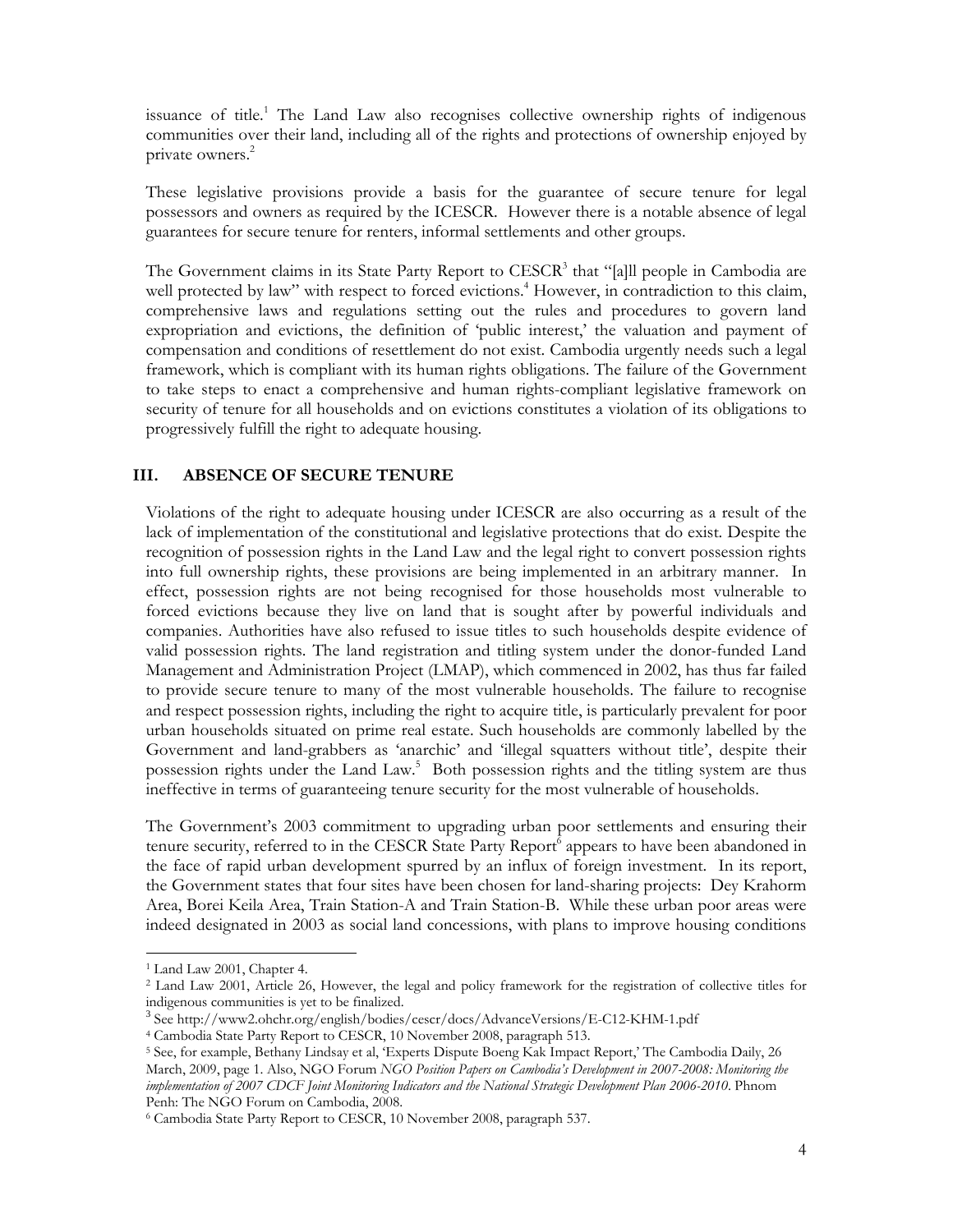through land-sharing projects, the Government failed to mention in its CESCR Report what has become of these projects since 2003.

Rather than providing on-site upgrading and tenure security, three out of four of the areas were sold or leased to private companies for commercial development with local resident communities forcibly evicted and/or resettled to peri-urban areas. On 24 January 2009, just two months after the submission of the CESCR State Party Report, over 400 families (including approximately 150 with possession rights that could not access the titling system) were forcibly evicted from Dey Krahorm, and relocated to a distant resettlement site with inadequate basic services and facilities. As of April 2009, remaining residents of the Train Station A and B communities have received "final eviction notices." Community leaders of the Dey Krahorm and Train Station A and B communities have been convicted on spurious criminal charges because they have advocated for their rights to fair compensation.

Of the four urban poor communities which were supposed to benefit from onsite upgrading and tenure security through land-sharing in 2003, only the Borei Keila land-sharing project has gone forward. While this was a positive development in some respects, namely because long-term renters were among the beneficiaries, the Borei Keila land-sharing project was marred by corruption and poor planning. Scores of families have been left "off the list" to receive housing and hundreds of families live in deplorable temporary shelters on the site's construction zone as they wait for their flats to be constructed.

The Government has also failed to uphold the legal protections for indigenous communities in the Land Law, and has illegally granted economic land concessions and mining licences over indigenous land, leading to the displacement of communities and hindering their access to forests traditionally used as a source for food and other basic needs.

#### **IV. FORCED EVICTIONS**

-

The absence of security of tenure, in the context of endemic corruption and a rapid influx of foreign investment and economic development, has resulted in a land rights crisis in Cambodia. At least 150,000 Cambodians currently live under the threat of forced eviction, including approximately 70,000 in Phnom Penh.7

The rate and scale of land-grabbing and forced evictions has increased in recent years. In Phnom Penh, between 1990 and 1996, 3100 families were displaced, between 1997-2003, 9200 families were displaced, and between 2004-2008, 14,300 families were displaced. In total approximately 133,000 Phnom Penh residents, or eleven percent of the city's population of 1.2 million, have been evicted since 1990.<sup>8</sup> While precise nationwide figures are difficult to ascertain, the rate of forced evictions appears to have increased in conjunction with, inter alia, the granting of concessions over vast tracts of land to private investors. Rural landlessness, often caused by forced evictions, rose from 13 percent in 1997 to between 20 and 25 percent in 2007.<sup>9</sup>

The causes of evictions include the granting of economic land concessions (ELCs), extractive industry licenses/concessions, infrastructure development, so-called "city beautification", private development projects, including tourist industry development, and land speculation.

<sup>7</sup> Amnesty International, *Rights Razed: Forced Evictions in Cambodia*, AI Index: ASA 23/002/2008, February 2008, page 7.

<sup>8</sup> Sahmakum Teang Tnaut, Report prepared for UNOHCHR (unpublished), 2008.

<sup>9</sup>*Cambodia, Halving Poverty by 2015? Poverty Assessment 2006*, page 85, prepared for the Consultative Group Meeting by the World Bank, Phnom Penh, February 2006; and *Sharing Growth: Equity and Development in Cambodia*, World Bank Equity Report, 2007.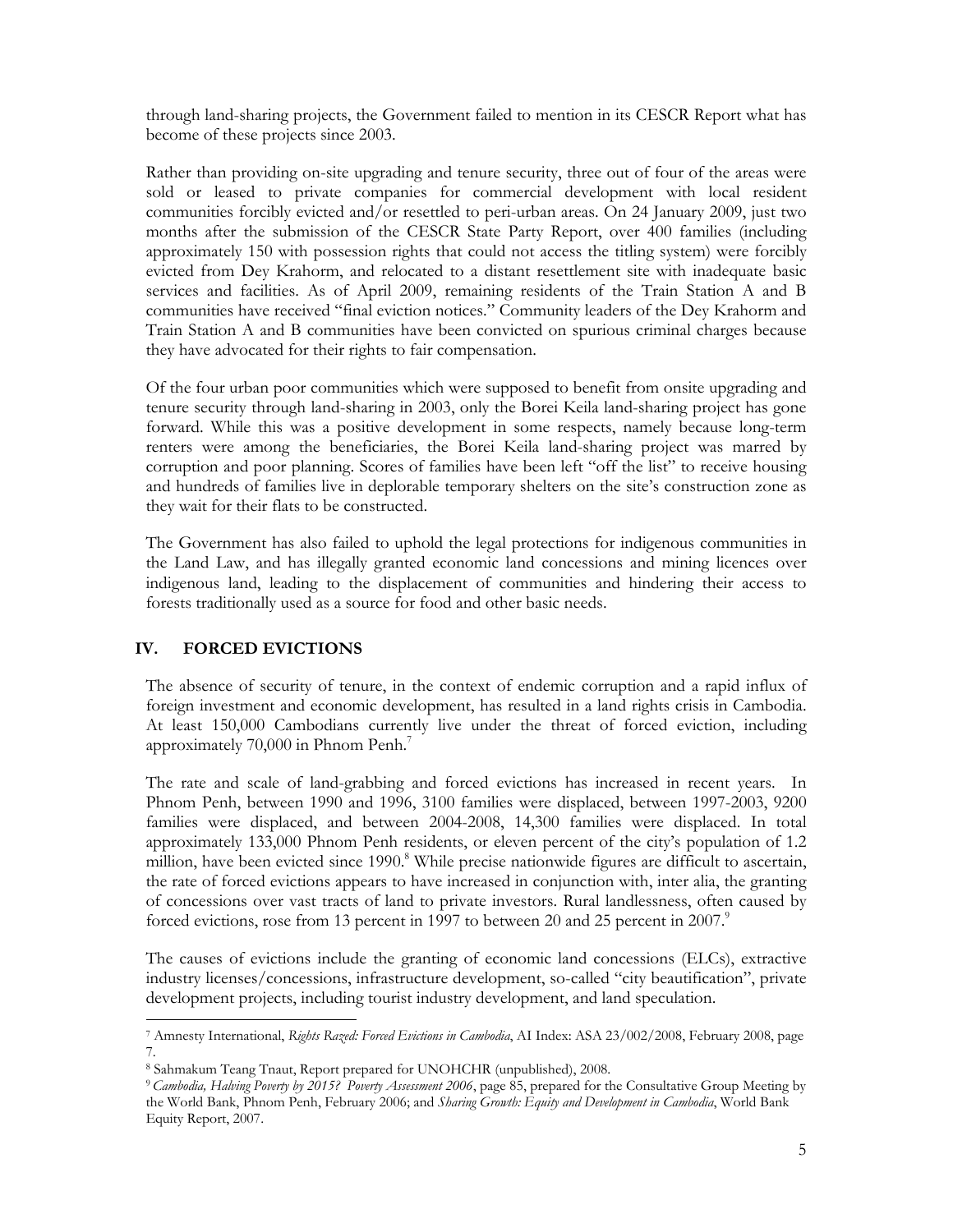The instigators of forced evictions throughout the country include well-connected private individuals, domestic and foreign companies, and government authorities including the Royal Cambodian Armed Forces (RCAF). The Government is not only failing in its obligations to protect against forced evictions but Government authorities are often actively involved in illegal land-grabbing.

The Government claims in its CESCR State Party Report that forced evictions are carried out only when necessary in the public interest; that evictees are provided with fair and just compensation in advance;<sup>10</sup> and that those evicted are provided with financial support or rehoused in development areas with full access to necessary public services and amenities.<sup>11</sup> The reality completely contradicts the Government's claims. In fact, Cambodia is consistently failing to meet the international human rights law requirements as set out in CESCR General Comment No. 7 on Forced Evictions. Evictions are carried out in the absence of exceptional circumstances, and very often for private developments or land speculation for private profit. Feasible alternatives to eviction are not explored. Those affected by evictions have had no opportunity for genuine participation and consultation beforehand – rather, "take it or leave it" offers are made, in the form of monetary compensation or resettlement, which are consistently inadequate and well below the market value of people's house and/or land.

Information about the eviction or the purpose for which the land will be used is generally scant or non-existent. While eviction notices are issued in some cases, these often do not correlate with the actual date that the eviction is carried out. In other cases, communities hear about the pending eviction through other sources such as media or NGOs. In many cases no concrete plan for the site appears to exist, and so various conflicting and erroneous information is given about what the site will be used for. In cases of private land disputes, eviction notices are frequently issued by local and provincial authorities on behalf of powerful parties to the dispute, despite a requirement in the Land Law that a court order be issued prior to an eviction in such cases.<sup>12</sup>

Evictions are often carried out violently by police, military police and with the use of private armed forces, despite prohibitions under the Land Law.<sup>13</sup> In cases in which government officials are present, their role does not appear to be to provide protection to the community and ensure the avoidance of violence. Forced evictions frequently begin in the middle of the night or the early hours of the morning.

Those affected by evictions are often made homeless and landless. In rural areas, families are deprived of farming land for livelihoods as well as shelter. In urban areas, people are either evicted without any form of compensation, or are offered inadequate cash payments and/or woefully inadequate resettlement on the outskirts of the city without access to basic services and facilities.

#### **V. FORCED EVICTIONS, HOUSING RIGHTS DEFENDERS AND THE COURTS**

The absence of an independent uncorrupted judicial system has meant that effective legal remedies for victims of forced evictions are unattainable. Instigators and perpetrators of forced evictions consistently act with impunity. Rather than upholding the rule of law and punishing violators, the court system has instead been used as a tool by land-grabbers, including

-

<sup>&</sup>lt;sup>10</sup> Cambodia State Party Report to CESCR, 10 November 2008, paragraphs 513, 516, 518, 528, 529. <sup>11</sup> Cambodia State Party Report to CESCR, 10 November 2008, paragraph 534. <sup>12</sup> Land Law 2001, Article 35.

<sup>13</sup> Land Law 2001, Articles 253 and 254.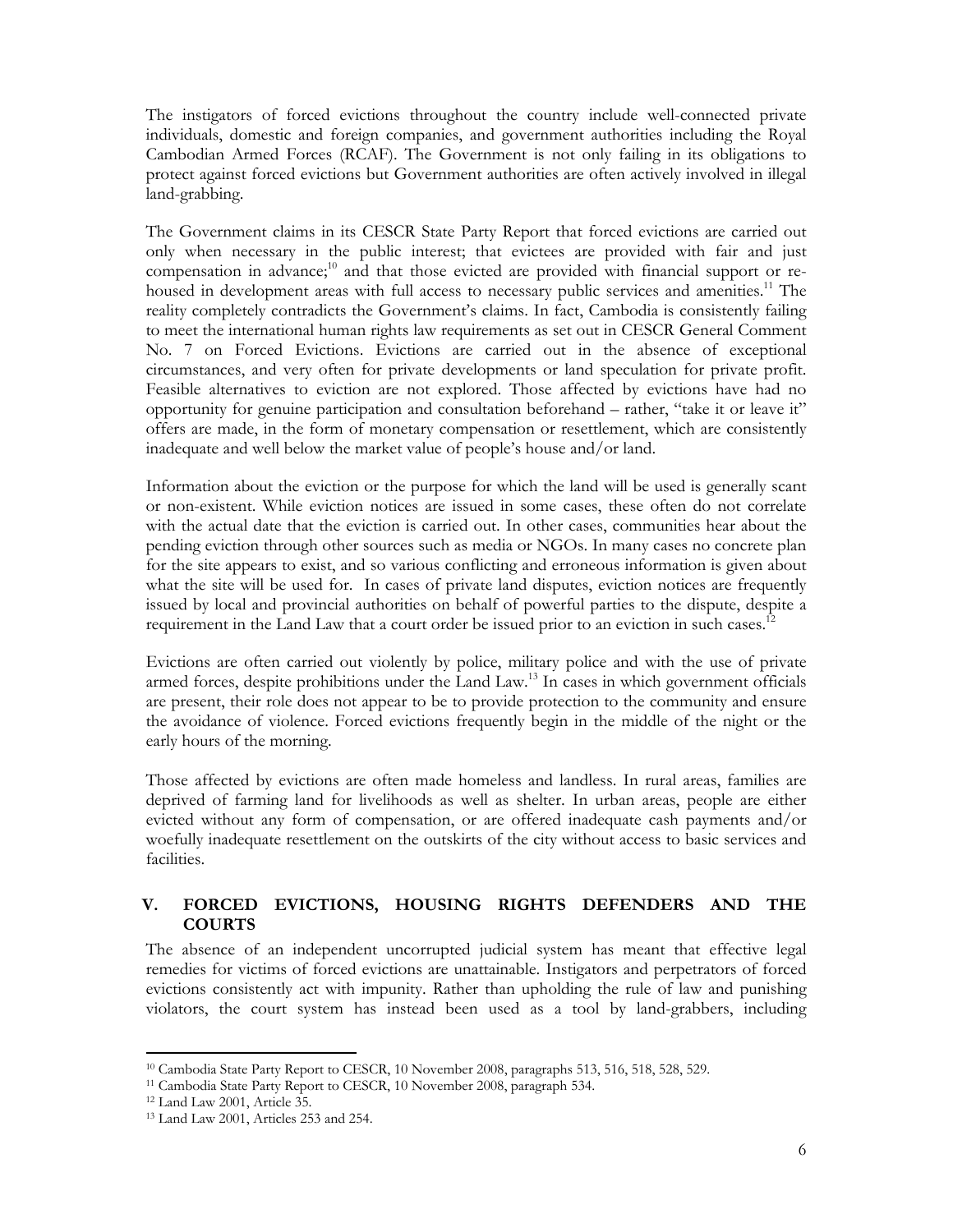government authorities, private companies and powerful individuals, to legitimize forced evictions and falsely prosecute housing rights defenders.

In its CESCR State Party Report, the State claims that it has supported all NGOs and associations in furthering the "rights and freedom of the people" and "there is no reason for the Royal Government to compress and constrain the citizen's rights and freedom."14 In stark contradiction to this claim, in recent years there has been a reduction in the democratic space available to oppose land-grabbing and forced evictions. While attacks and threats against human rights defenders in Cambodia are generally increasing, intimidation and persecution of land and housing rights activists now constitutes the largest category of such attacks documented by civil society organisations. One of the most worrying emerging trends involves the abuse of the Cambodian court system to press unwarranted criminal charges against housing rights defenders.

### **VI. CONCLUSION AND RECOMMENDATIONS**

The absence of secure tenure and resulting forced evictions represent clear violations of the Cambodian Government's housing rights obligations, notably under article 11 of ICESCR. The absence of a comprehensive legislative framework and the failure of other mechanisms to guarantee tenure security, including an independent and effective court system, constitute a failure of the Government to fulfill its housing rights obligations. The arbitrary and often violent evictions that occur in the absence of suitable procedural protections such as genuine consultation, the provision of adequate compensation and the opportunity for legal remedies, constitute a violation of the immediate duty to prevent illegal forced evictions. Furthermore, the Government is failing in its obligation to protect against forced evictions by third parties, including private individuals and companies. The poor conditions at resettlement sites constitute a failure by the Government to fulfill minimum core obligations of the components of right to adequate housing for those subject to resettlement.

In order to improve Cambodia's compliance with its housing rights obligations, the endorsing organisations make the following recommendations:

- 1. The Government should incorporate all aspects of the right to adequate housing as set out inter alia in Article 11(1) of ICESCR and CESCR General Comment No 4 (1991) on the right to adequate housing and No 7 No (1997) on forced evictions into domestic law.
- 2. The Government should end the illegal practice of forced evictions and implement a moratorium on all evictions until there is a human rights compliant regulatory framework, including a mechanism to monitor implementation and ensure accountability. The regulatory framework should ensure that development projects that will result in displacement and other adverse consequences are only implemented where they are genuinely in the public interest and after feasible alternatives to displacement are fully explored, based on meaningful consultations with affected groups.
- 3. The Government should ensure that persons that will be evicted from their houses and land, or will otherwise be adversely affected by development projects, are offered adequate compensation and resettlement options in accordance with guidelines adopted by the Committee in its General Comment No. 7 (1997) on forced evictions. The Government should ensure that resettlement sites are located in suitable areas, close to employment opportunities, and that all households have access to adequate housing, including basic services (including drinking water, electricity, washing, sanitation and

<sup>-</sup>14 Cambodia State Party Report to CESCR, 10 November 2008, paragraph 187.